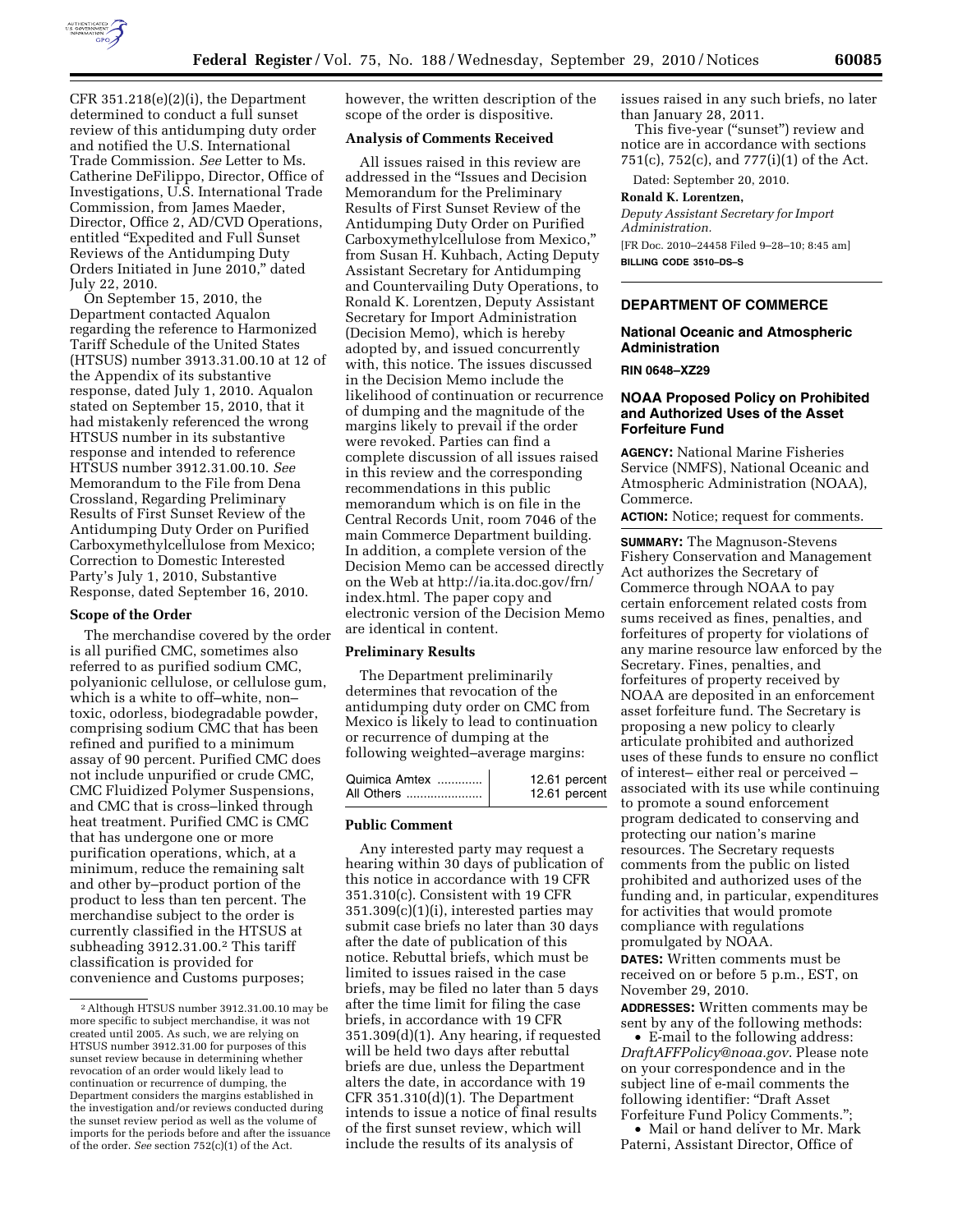Law Enforcement, National Oceanic and Atmospheric Administration, 8484 Georgia Avenue, Suite 415, Silver Spring, MD 20910. Mark the outside of the envelope ''Draft Asset Forfeiture Fund Policy Comments''; or

• Fax to 301–427–2055 noting "Draft" Asset Forfeiture Fund Policy Comments.''

**FOR FURTHER INFORMATION CONTACT:** Mr. Mark Paterni, Assistant Director, Office of Law Enforcement, National Oceanic and Atmospheric Administration, 8484

Georgia Avenue, Suite 415, Silver Spring, MD 20910, (telephone 301–427– 2300).

# **SUPPLEMENTARY INFORMATION:**

# **I. Proposed Policy on Prohibited and Authorized Uses of the Asset Forfeiture Fund**

Strong management and oversight of the Asset Forfeiture Fund (AFF) is essential to restoring the public's trust in the National Oceanic and Atmospheric Administration's (NOAA) Enforcement Program. It is the goal of the Department of Commerce and NOAA to establish a stringent policy for effective oversight of the AFF that will ensure no conflict of interest — real or perceived – associated with its use while continuing to promote a sound enforcement program dedicated to conserving and protecting our nation's marine resources. This policy statement provides clear guidance on the approved uses of the AFF that are consistent with applicable legal authority and that will help assure those regulated that all fines and penalties are fairly and equitably assessed based solely on the severity of the violation. This policy statement also prohibits funding for specific activities. In addition, the Department will expand the use of AFF funding to include compliance assistance to better serve the needs of our stakeholders and improve the way NOAA engages and interacts with its regulated community.

Monies within the AFF are derived from fines, penalties, and property forfeitures associated with violations of marine resource laws (Magnuson-Stevens Act, Endangered Species Act, Marine Mammal Protection Act, and Lacey Act, among others). The Department believes, as did the Congress in establishing the AFF and specifying the allowable uses, that it is appropriate to use the proceeds of NOAA's enforcement program to offset in part the costs of administering that program. Those who violate these laws should help offset the cost of protecting our marine resources in lieu of those costs being borne by taxpayers. Further, the availability of these funds for enforcement reduces the requirement for additional appropriations and expands NOAA's ability to respond to violations of the laws it is charged with enforcing. NOAA's Office of Law Enforcement's (OLE) National Enforcement Operations Manual and the Office of the General Counsel for Enforcement and Litigation's (GCEL) Operating Procedures Manual will include the new policy, along with detailed guidance.

To ensure accountability and transparency in AFF accounting, NOAA will take a number of actions. The Agency will clearly identify and track AFF monies received and expended, and centralize the AFF approval processes for expenditures. Starting with the FY 2012 budget submission, NOAA will identify and account for the AFF in its annual budget. Beginning in FY2011, an annual operating budget will be developed for the AFF based upon the policy, and proposed modifications to that budget must be approved by the NOAA Chief Financial Officer.

Separately, NOAA will establish appropriate uses of other enforcement proceeds retained by the Secretary but not part of the AFF. In particular, NOAA will examine the use of fines and penalties collected for violations of the Northeast Multispecies Fishery Management Plan, which under section 311(f) of the Magnuson-Stevens Act must be used to enforce the Plan.

## **Prohibited Uses**

The policy prohibits the use of the AFF for the following activities:

• Funding for any NOAA employee labor, benefits, or awards;

● Funding for any vehicle purchases or leases, including patrol vehicles, undercover vehicles, all terrain vehicles, vehicles assigned to agents to carry out their enforcement duties, or associated equipment, upgrades, modification, or maintenance of current vehicles;

∑ Funding for any vessel purchases or leases, including patrol vessels, undercover vessels, or associated equipment upgrades, modification, or maintenance of current vessels;

∑ Funding for any domestic or foreign travel that is not related to specific investigations, enforcement proceedings, or required training, such as attendance at general conferences or seminars except as specifically authorized below;

∑ Funding for any training that is not specifically required by policy as an integral part of an employee's job as detailed below; and

● Funding for the purchase of any equipment that is not directly related to a specific investigation or enforcement proceeding, including weapons and ammunition, uniforms, copiers or facsimile machines, desktop or laptop computers, Blackberries or other PDAs, cell phones or radios, video or audio recording equipment; or office furniture.

#### **Authorized Uses**

The policy *authorizes* funding for certain specific enforcement-related activities:

● Compliance assistance as discussed further below;

● Costs directly related to the proper storage of seized fish, vessels, or other property during a civil or criminal proceeding;

● Rewards for information related to enforcement actions;

∑ Valid liens, mortgages, and claims against, or interest in, seized or forfeited property;

∑ Reimbursement to other Federal or State agencies for enforcement related services provided pursuant to an agreement entered into with the Secretary;

∑ Expenditures related directly to specific investigations and enforcement proceedings; such as interviewing expert witnesses, witness participation at trials, hearings or depositions, expert witness fees, case support contracts, or required forensic or evidence handling supplies;

∑ Attendance at international bi- or multi-lateral meetings and negotiations to discuss enforcement specific agenda items;

● Training and associated travel required by policy for all enforcement personnel, mandatory courses at the Federal Law Enforcement Training Center and required field training assignments;

∑ Mandatory annual in-service or national training for OLE and GCEL employees;

∑ Training for Federal and state partners regarding Federal statutes and regulations under NOAA's authorities;

∑ Enforcement unique information technology infrastructure, including hardware, software and maintenance, required specifically for NOAA's enforcement and legal systems and databases;

● Annual interagency agreement and contract costs for the administrative adjudication process, including Administrative Law Judges; and,

● Efforts to combat international unregulated and unreported fishing through annual funding to the International Monitoring, Control, and Surveillance Network.